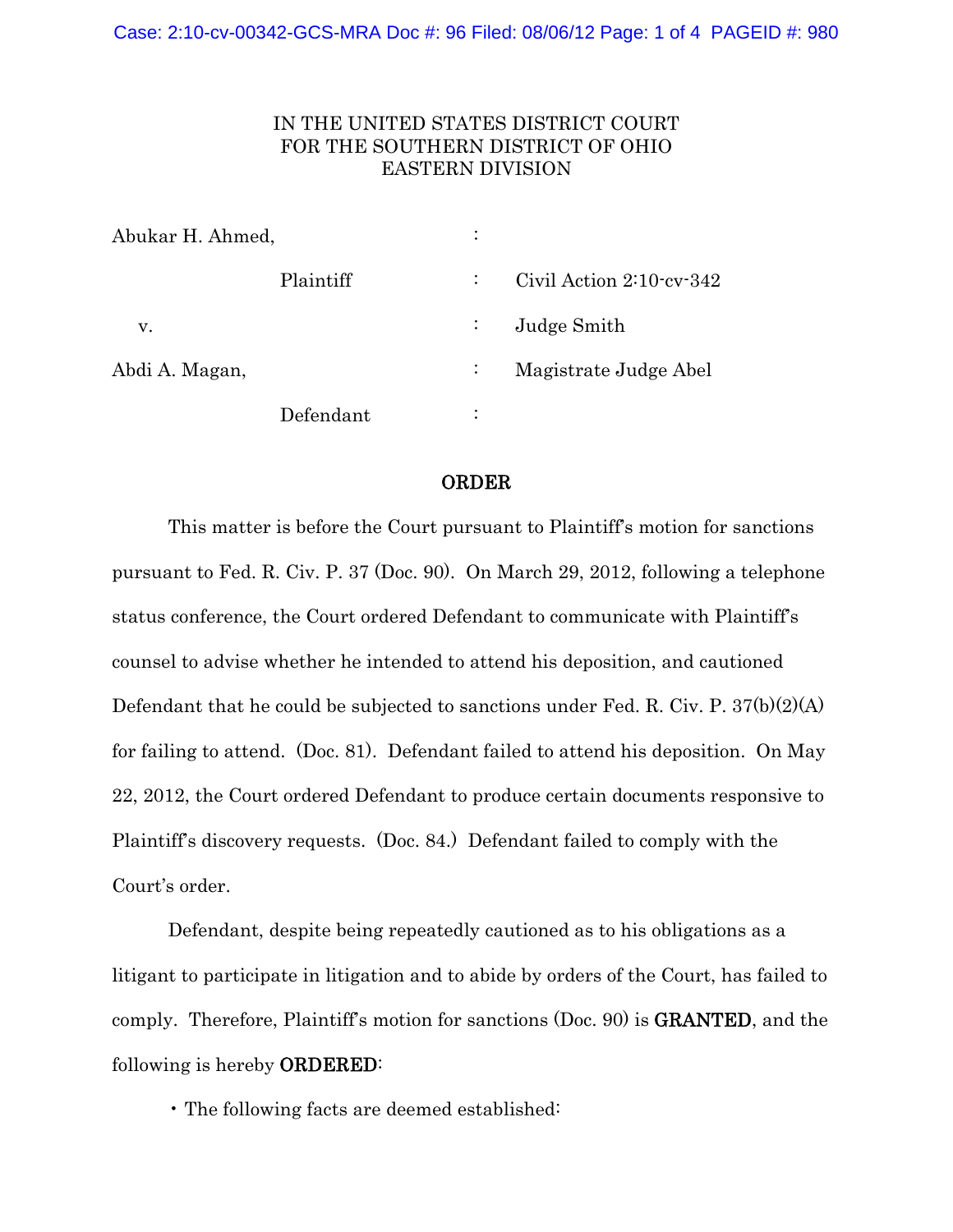(1) Defendant Magan was the Chief of the Department of Criminal Investigation of the National Security Service ("NSS") from 1988 to 1990, and Mohamed Jibril Muse was his immediate superior.

(2) As Chief of the Department of Criminal Investigation of the NSS, Defendant Magan had command authority over NSS officers and members of the Somali armed forces working in the NSS Department of Criminal Investigation.

(3) The NSS Department of Criminal Investigation maintained a jail at its headquarters in Mogadishu. The NSS Department of Criminal Investigation conducted interrogations at the NSS headquarters in Mogadishu as well as at detention facilities throughout Somalia, including the interrogation center in Mogadishu referred to as Godka, and the Mogadishu Central Prison.

(4) During his tenure as Chief of the Department of Criminal Investigation, Defendant Magan was aware of the prisoners brought into the detention and interrogation facilities at the NSS headquarters in Mogadishu.

(5) Interrogations by the NSS Department of Criminal Investigation from 1988 to 1990 were conducted by NSS agents or officers operating under Defendant Magan's command.

(6) Interrogations at the NSS Headquarters were reported to Defendant Magan in his capacity as Chief of the Department of Criminal Investigation.

(7) NSS interrogation procedures included the systematic abuse of prisoners, including but not limited to threats of death, beatings, sleep deprivation, food deprivation, sense deprivation (through constant exposure to light or blindfolding), tying or cuffing in stress positions, simulated drowning through pouring large quantities of water and sand into a prisoner's mouth, and sexual abuse, including squeezing a prisoner's testicles with metal instruments. This abuse was reported to Defendant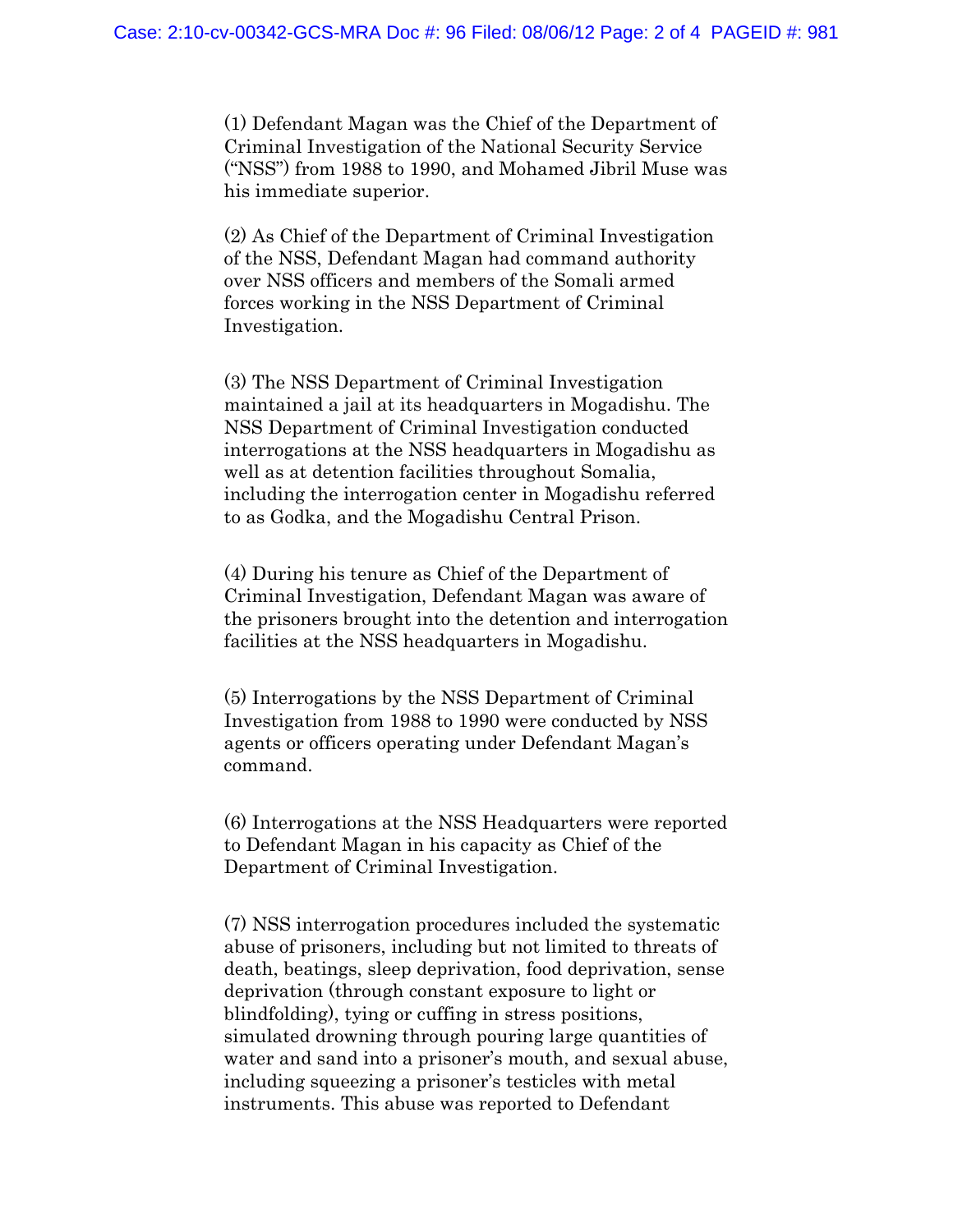Magan by NSS agents conducting interrogations under his command.

(8) NSS detentions frequently were not reported or documented to the National Security Court.

(9) The following individuals worked at the NSS under Defendant Magan's command: Abdullahi Ismail Ciro, Abdullahi Agojid, Abdirashid Yasin, Hussein Sufi Derow, Mohamoud Hagi Farah Igal, Mohamed Abdi, Antar, Deeq, and Hassan Ga'al.

• Adverse inferences shall be drawn from Defendant's failure to respond or failure to supplement, under this Court's order, his responses to Plaintiff's requests for production numbered 18, 20, 21, 22, 24, 25, 26, and 27, his failure to supplement Defendant's deficient responses to Plaintiff's interrogatories numbered 5, 6, 9, 13, 15, and 16, his failure to respond at all to Plaintiff's interrogatories numbered 21-25, and his failure to attend his scheduled deposition.

• In the event that Defendant maintains that he possesses no relevant information or responsive documents or fails to altogether respond to the Court's Orders and Plaintiff's outstanding discovery requests by August 13, 2012, Defendant shall be prevented from using any information or document not yet produced in any response he might file to Plaintiff's case-dispositive motions or at trial.

• Defendant shall pay \$882.39, plus interest, as expenses incurred by Plaintiff's counsel due to Defendant's failure to attend his scheduled deposition.

It is further ORDERED that Plaintiff shall serve a copy of this Order via

email and express mail upon Defendant Abdi Aden Magan within three (3) days of

the date of entry of this Order.

Under the provisions of 28 U.S.C.  $\S 636(b)(1)(A)$ , Rule 72(a), Fed. R. Civ. P.